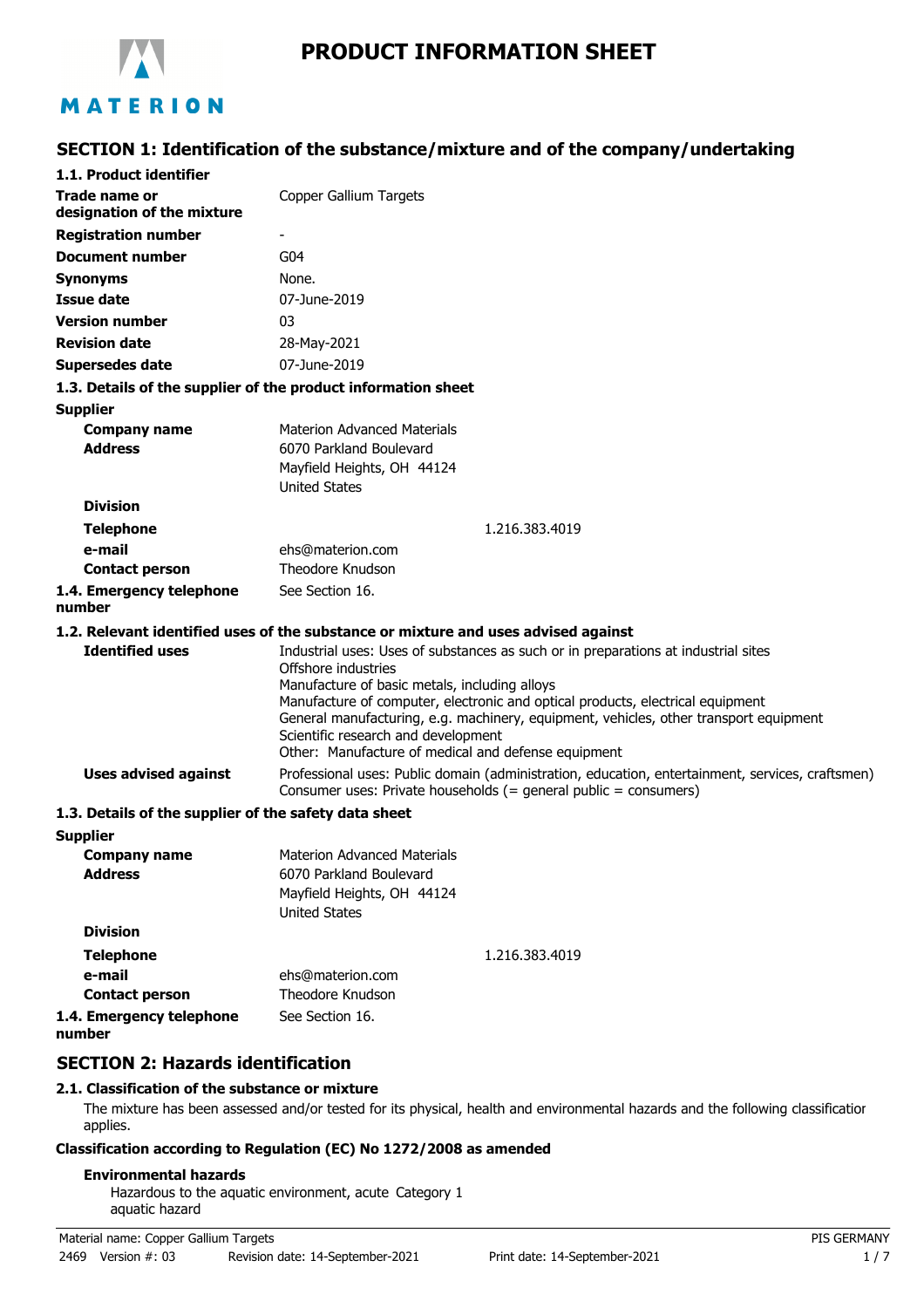| Hazardous to the aquatic environment,<br>long-term aquatic hazard | Category 1                                                                                                                                                                                                                                                            |
|-------------------------------------------------------------------|-----------------------------------------------------------------------------------------------------------------------------------------------------------------------------------------------------------------------------------------------------------------------|
| <b>Hazard summary</b>                                             | The material as sold in solid form is generally not considered hazardous. However, if the process<br>involves grinding, melting, cutting or any other process that causes a release of dust or fumes,<br>hazardous levels of airborne particulate could be generated. |
| 2.2. Label elements                                               |                                                                                                                                                                                                                                                                       |
|                                                                   | Label according to Regulation (EC) No. 1272/2008 as amended                                                                                                                                                                                                           |
| <b>Contains:</b>                                                  | COPPER FLAKES (COATED WITH ALIPHATIC ACID), Gallium                                                                                                                                                                                                                   |
| <b>Hazard pictograms</b>                                          | None.                                                                                                                                                                                                                                                                 |
| <b>Signal word</b>                                                | None.                                                                                                                                                                                                                                                                 |
| <b>Hazard statements</b>                                          | The mixture does not meet the criteria for classification.                                                                                                                                                                                                            |
| <b>Precautionary statements</b>                                   |                                                                                                                                                                                                                                                                       |
| <b>Prevention</b>                                                 |                                                                                                                                                                                                                                                                       |
| P <sub>264</sub>                                                  | Wash thoroughly after handling.                                                                                                                                                                                                                                       |
| <b>Response</b>                                                   |                                                                                                                                                                                                                                                                       |
| $P305 + P351 + P338$                                              | If in eyes: Rinse cautiously with water for several minutes. Remove contact lenses, if present and<br>easy to do. Continue rinsing.                                                                                                                                   |
| <b>Storage</b>                                                    |                                                                                                                                                                                                                                                                       |
| P405                                                              | Store locked up.                                                                                                                                                                                                                                                      |
| <b>Disposal</b>                                                   |                                                                                                                                                                                                                                                                       |
| P501                                                              | Dispose of contents/container in accordance with local/regional/national/international regulations.                                                                                                                                                                   |
| <b>Supplemental label</b><br>information                          | For further information, please contact the Product Stewardship Department at +1.216.383.4019.                                                                                                                                                                        |
| 2.3. Other hazards                                                | Not a PBT or vPvB substance or mixture.                                                                                                                                                                                                                               |
|                                                                   | <b>SECTION 3: Composition/information on ingredients</b>                                                                                                                                                                                                              |
| 3.2. Mixtures                                                     |                                                                                                                                                                                                                                                                       |
| <b>General information</b>                                        |                                                                                                                                                                                                                                                                       |
| <b>Chemical name</b>                                              | $\frac{0}{0}$<br>CAS-No. / EC<br><b>REACH Registration No. Index No.</b><br><b>Notes</b><br>No.                                                                                                                                                                       |
| COPPER FLAKES (COATED WITH<br>ALIPHATIC ACID)                     | $55 - 85$<br>7440-50-8<br>01-2119480154-42-0080<br>231-159-6                                                                                                                                                                                                          |
|                                                                   | <b>Classification: -</b>                                                                                                                                                                                                                                              |

|  |  |  |  |  | <b>SECTION 4: First aid measures</b> |
|--|--|--|--|--|--------------------------------------|
|--|--|--|--|--|--------------------------------------|

If you feel unwell, seek medical advice (show the label where possible). Ensure that medical personnel are aware of the material(s) involved, and take precautions to protect themselves. **General information 4.1. Description of first aid measures Inhalation** Move to fresh air. Call a physician if symptoms develop or persist. **Skin contact** Get medical attention if irritation develops and persists. **Eye contact** Rinse with water. Get medical attention if irritation develops or persists. **Ingestion** Rinse mouth. Get medical attention if symptoms occur. **4.2. Most important** Direct contact with eyes may cause temporary irritation. **symptoms and effects, both acute and delayed 4.3. Indication of any** Treat symptomatically. **immediate medical attention and special treatment needed SECTION 5: Firefighting measures General fire hazards** No unusual fire or explosion hazards noted. **5.1. Extinguishing media Suitable extinguishing** Powder. Dry sand.

**Classification:** Skin Corr. 1C;H314, Eye Dam. 1;H318

15 - 45

-Gallium -7440-55-3

231-163-8

**media**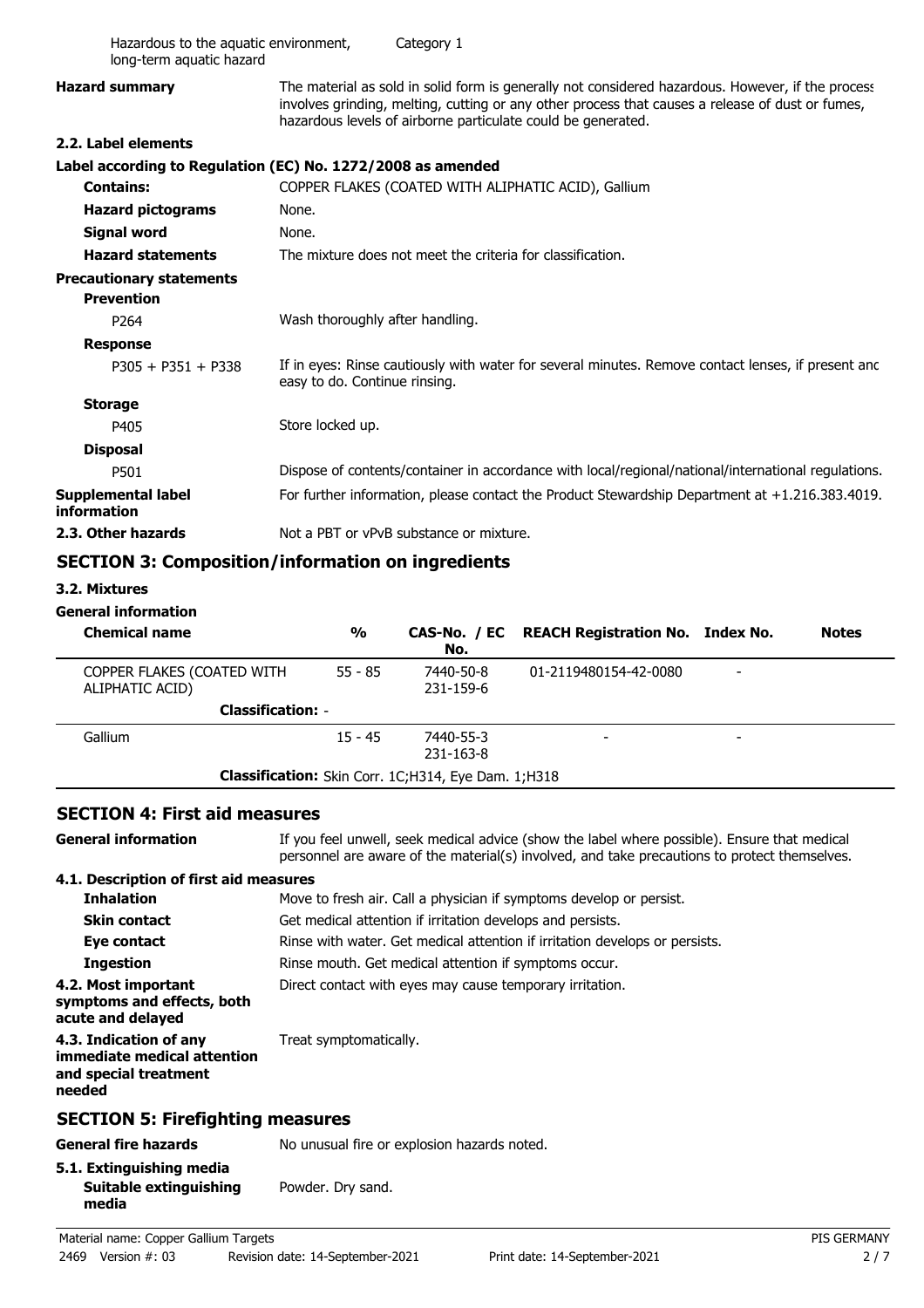| Unsuitable extinguishing<br>media                                                          | Do not use water jet as an extinguisher, as this will spread the fire.                        |
|--------------------------------------------------------------------------------------------|-----------------------------------------------------------------------------------------------|
| 5.2. Special hazards arising<br>from the substance or<br>mixture                           | This product is not flammable.                                                                |
| 5.3. Advice for firefighters<br><b>Special protective</b><br>equipment for<br>firefighters | Self-contained breathing apparatus and full protective clothing must be worn in case of fire. |
| <b>Special firefighting</b><br>procedures                                                  | Use water spray to cool unopened containers.                                                  |
| <b>Specific methods</b>                                                                    | Use standard firefighting procedures and consider the hazards of other involved materials.    |

### **SECTION 6: Accidental release measures**

#### **6.1. Personal precautions, protective equipment and emergency procedures** Wear appropriate protective equipment and clothing during clean-up. Ensure adequate ventilation. For personal protection, see section 8 of the PIS. **For non-emergency personnel For emergency** Keep unnecessary personnel away. **responders** Avoid release to the environment. Inform appropriate managerial or supervisory personnel of all environmental releases. **6.2. Environmental precautions 6.3. Methods and material for** Stop the flow of material, if this is without risk. **containment and cleaning up 6.4. Reference to other** For personal protection, see section 8 of the PIS. For waste disposal, see section 13 of the PIS. **sections**

### **SECTION 7: Handling and storage**

| 7.1. Precautions for safe<br>handling                                          | Provide adequate ventilation. Avoid prolonged exposure. Wear appropriate personal protective<br>equipment. Avoid release to the environment. |
|--------------------------------------------------------------------------------|----------------------------------------------------------------------------------------------------------------------------------------------|
| 7.2. Conditions for safe<br>storage, including any<br><i>incompatibilities</i> | Store locked up.                                                                                                                             |
| 7.3. Specific end use(s)                                                       | Not available.                                                                                                                               |

### **SECTION 8: Exposure controls/personal protection**

#### **8.1. Control parameters**

#### **Occupational exposure limits**

#### **Germany. DFG MAK List (advisory OELs). Commission for the Investigation of Health Hazards of Chemical Compounds in the Work Area (DFG)**

| <b>Components</b>                                                | <b>Type</b>                                                                                                                                                                                                                                                                                                                                                                                                                                                                                      | <b>Value</b> | Form                 |
|------------------------------------------------------------------|--------------------------------------------------------------------------------------------------------------------------------------------------------------------------------------------------------------------------------------------------------------------------------------------------------------------------------------------------------------------------------------------------------------------------------------------------------------------------------------------------|--------------|----------------------|
| COPPER FLAKES (COATED<br>WITH ALIPHATIC ACID)<br>(CAS 7440-50-8) | <b>TWA</b>                                                                                                                                                                                                                                                                                                                                                                                                                                                                                       | $0,01$ mg/m3 | Respirable fraction. |
| <b>Biological limit values</b>                                   | No biological exposure limits noted for the ingredient(s).                                                                                                                                                                                                                                                                                                                                                                                                                                       |              |                      |
| <b>Recommended monitoring</b><br>procedures                      | Follow standard monitoring procedures.                                                                                                                                                                                                                                                                                                                                                                                                                                                           |              |                      |
| Derived no effect levels<br>(DNELs)                              | Not available.                                                                                                                                                                                                                                                                                                                                                                                                                                                                                   |              |                      |
| <b>Predicted no effect</b><br>concentrations (PNECs)             | Not available.                                                                                                                                                                                                                                                                                                                                                                                                                                                                                   |              |                      |
| 8.2. Exposure controls                                           |                                                                                                                                                                                                                                                                                                                                                                                                                                                                                                  |              |                      |
| <b>Appropriate engineering</b><br><b>controls</b>                | Good general ventilation (typically 10 air changes per hour) should be used. Ventilation rates should<br>be matched to conditions. If applicable, use process enclosures, local exhaust ventilation, or other<br>engineering controls to maintain airborne levels below recommended exposure limits. If exposure<br>limits have not been established, maintain airborne levels to an acceptable level. Eye wash facilities<br>and emergency shower must be available when handling this product. |              |                      |
|                                                                  | Individual protection measures, such as personal protective equipment                                                                                                                                                                                                                                                                                                                                                                                                                            |              |                      |
| <b>General information</b>                                       | Wear suitable protective clothing.                                                                                                                                                                                                                                                                                                                                                                                                                                                               |              |                      |
| Eye/face protection                                              | Wear approved safety glasses, goggles, face shield and/or welder's helmet when risk of eye injury<br>is present, particularly during operations that generate dust, mist or fume.                                                                                                                                                                                                                                                                                                                |              |                      |
| <b>Skin protection</b>                                           |                                                                                                                                                                                                                                                                                                                                                                                                                                                                                                  |              |                      |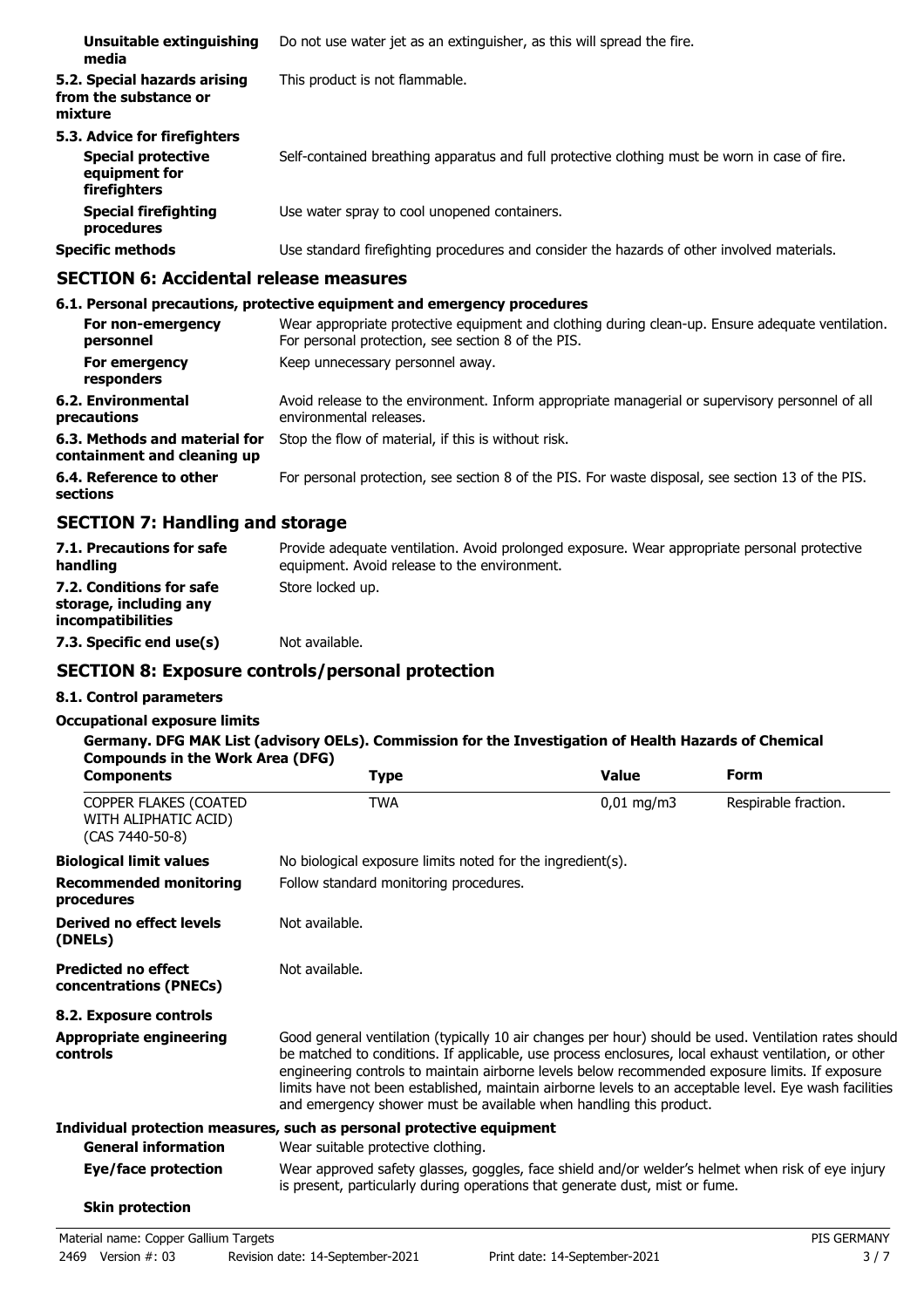| - Hand protection                         | Wear gloves to prevent metal cuts and skin abrasions during handling.                                                                                                                                                                                      |
|-------------------------------------------|------------------------------------------------------------------------------------------------------------------------------------------------------------------------------------------------------------------------------------------------------------|
| - Other                                   | Wear necessary protective equipment.                                                                                                                                                                                                                       |
| <b>Respiratory protection</b>             | In case of insufficient ventilation, wear suitable respiratory equipment.                                                                                                                                                                                  |
| <b>Thermal hazards</b>                    | Not applicable.                                                                                                                                                                                                                                            |
| <b>Hygiene measures</b>                   | Keep away from food and drink. Always observe good personal hygiene measures, such as washing<br>after handling the material and before eating, drinking, and/or smoking. Routinely wash work<br>clothing and protective equipment to remove contaminants. |
| <b>Environmental exposure</b><br>controls | Environmental manager must be informed of all major releases.                                                                                                                                                                                              |

# **SECTION 9: Physical and chemical properties**

### **9.1. Information on basic physical and chemical properties**

| <b>Appearance</b>                                    | Solid.                                                   |
|------------------------------------------------------|----------------------------------------------------------|
| <b>Physical state</b>                                | Solid.                                                   |
| <b>Form</b>                                          | Solid.                                                   |
| Colour                                               | Brass.                                                   |
| <b>Odour</b>                                         | None.                                                    |
| <b>Odour threshold</b>                               | Not applicable.                                          |
| рH                                                   | Not applicable.                                          |
| <b>Melting point/freezing point</b>                  | 485 - 980 °C (905 - 1796 °F) estimated / Not applicable. |
| <b>Initial boiling point and</b><br>boiling range    | Not applicable.                                          |
| <b>Flash point</b>                                   | Not applicable.                                          |
| <b>Evaporation rate</b>                              | Not applicable.                                          |
| <b>Flammability (solid, gas)</b>                     | Not applicable.                                          |
| <b>Upper/lower flammability or explosive limits</b>  |                                                          |
| <b>Flammability limit - lower</b><br>(%)             | Not applicable.                                          |
| <b>Flammability limit - lower</b><br>(%) temperature | Not applicable.                                          |
| <b>Flammability limit -</b><br>upper $(\% )$         | Not applicable.                                          |
| <b>Flammability limit -</b><br>upper (%) temperature | Not applicable.                                          |
| <b>Explosive limit - lower (</b><br>%)               | Not applicable.                                          |
| <b>Explosive limit - lower (</b><br>%) temperature   | Not applicable.                                          |
| <b>Explosive limit - upper</b><br>(%)                | Not applicable.                                          |
| <b>Explosive limit - upper (</b><br>%) temperature   | Not applicable.                                          |
| <b>Vapour pressure</b>                               | Not applicable.                                          |
| <b>Vapour density</b>                                | Not applicable.                                          |
| <b>Relative density</b>                              | Not applicable.                                          |
| Solubility(ies)                                      |                                                          |
| <b>Solubility (water)</b>                            | Insoluble.                                               |
| <b>Partition coefficient</b><br>(n-octanol/water)    | Not applicable.                                          |
| <b>Auto-ignition temperature</b>                     | Not applicable.                                          |
| <b>Decomposition temperature</b>                     | Not applicable.                                          |
| <b>Viscosity</b>                                     | Not applicable.                                          |
| <b>Explosive properties</b>                          | Not explosive.                                           |
| <b>Oxidising properties</b>                          | Not oxidising.                                           |
| 9.2. Other information                               |                                                          |
| <b>Density</b>                                       | 7,20 - 8,30 g/cm3 estimated                              |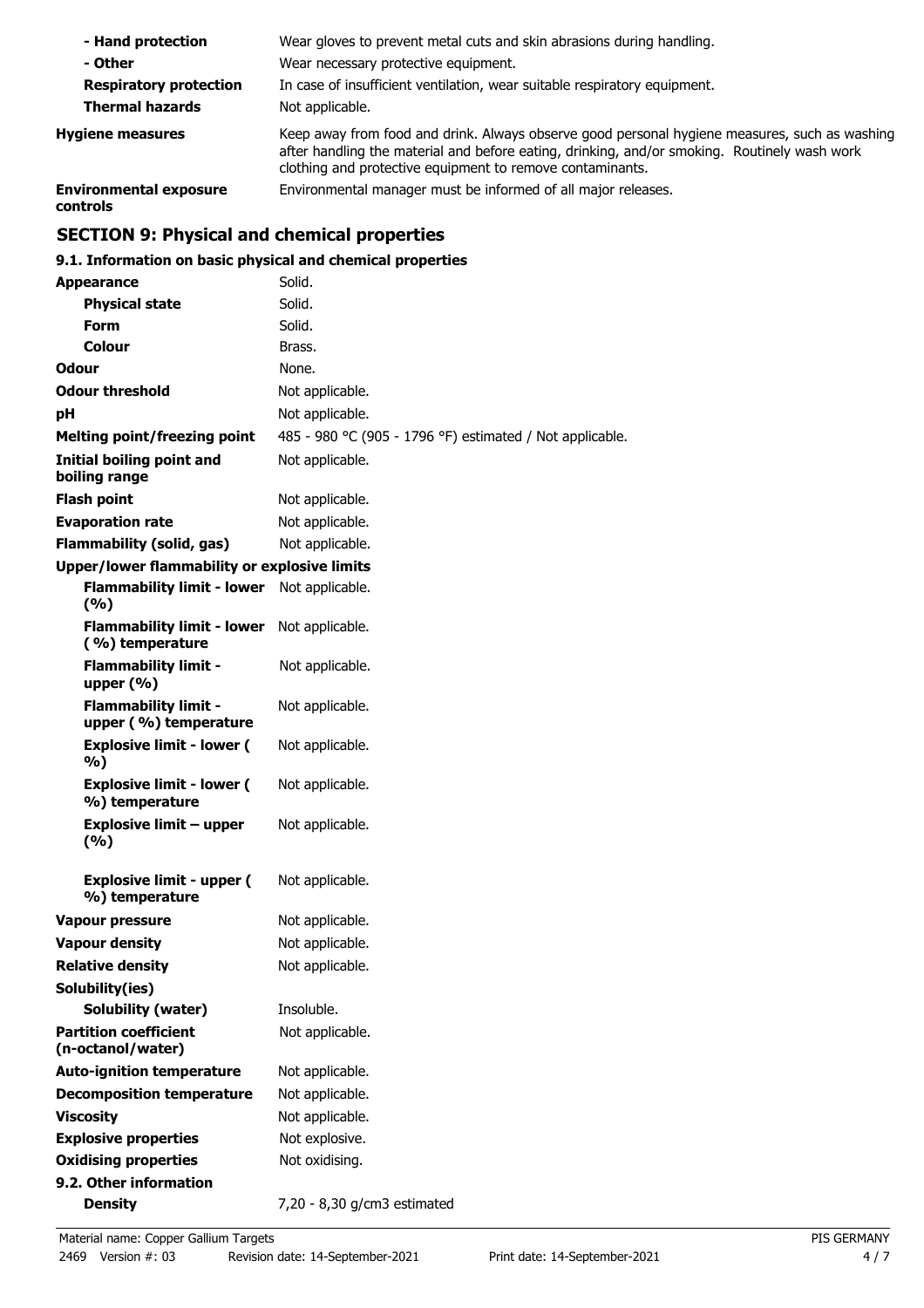| <b>Flammability</b>     | Not applicable. |
|-------------------------|-----------------|
| <b>Specific gravity</b> | 7,92 estimated  |

### **SECTION 10: Stability and reactivity**

| 10.1. Reactivity                            | The product is stable and non-reactive under normal conditions of use, storage and transport. |
|---------------------------------------------|-----------------------------------------------------------------------------------------------|
| 10.2. Chemical stability                    | Material is stable under normal conditions.                                                   |
| 10.3. Possibility of hazardous<br>reactions | No dangerous reaction known under conditions of normal use.                                   |
| 10.4. Conditions to avoid                   | Contact with incompatible materials.                                                          |
| 10.5. Incompatible materials                | Acids. Bases.                                                                                 |
| 10.6. Hazardous<br>decomposition products   | No hazardous decomposition products are known.                                                |

## **SECTION 11: Toxicological information**

**General information CCCUPATION** Occupational exposure to the substance or mixture may cause adverse effects.

#### **Information on likely routes of exposure**

| Prolonged inhalation may be harmful.<br><b>Inhalation</b> |                                               |
|-----------------------------------------------------------|-----------------------------------------------|
| <b>Skin contact</b>                                       | Not relevant, due to the form of the product. |
| Eye contact                                               | Not relevant, due to the form of the product. |
| <b>Ingestion</b>                                          | Not relevant, due to the form of the product. |
| Symptoms                                                  | None known.                                   |

#### **11.1. Information on toxicological effects**

| <b>Acute toxicity</b>                                 | None known.                                                                  |
|-------------------------------------------------------|------------------------------------------------------------------------------|
| <b>Skin corrosion/irritation</b>                      | Not relevant, due to the form of the product.                                |
| Serious eye damage/eye<br>irritation                  | Not likely, due to the form of the product.                                  |
| <b>Respiratory sensitisation</b>                      | Not a respiratory sensitizer.                                                |
| <b>Skin sensitisation</b>                             | Not a skin sensitiser.                                                       |
| <b>Germ cell mutagenicity</b>                         | Due to partial or complete lack of data the classification is not possible.  |
| <b>Carcinogenicity</b>                                | Not classifiable as to carcinogenicity to humans.                            |
| <b>Reproductive toxicity</b>                          | This product is not expected to cause reproductive or developmental effects. |
| Specific target organ toxicity<br>- single exposure   | Not classified.                                                              |
| Specific target organ toxicity<br>- repeated exposure | Not classified.                                                              |
| <b>Aspiration hazard</b>                              | Not an aspiration hazard.                                                    |
| Mixture versus substance<br>information               | No information available.                                                    |
| <b>Other information</b>                              | Not available.                                                               |

### **SECTION 12: Ecological information**

| 12.1. Toxicity                                             |             | The product is not classified as environmentally hazardous. |                                 |  |
|------------------------------------------------------------|-------------|-------------------------------------------------------------|---------------------------------|--|
| <b>Product</b>                                             |             | <b>Species</b>                                              | <b>Test Results</b>             |  |
| Copper Gallium Targets                                     |             |                                                             |                                 |  |
| <b>Aquatic</b>                                             |             |                                                             |                                 |  |
| Crustacea                                                  | EC50        | Daphnia                                                     | $0,2044$ mg/l, 48 hours         |  |
| <b>Fish</b>                                                | <b>LC50</b> | <b>Fish</b>                                                 | 3,0071 mg/l, 96 hours           |  |
| Acute                                                      |             |                                                             |                                 |  |
| <b>Fish</b>                                                | LC50        | <b>Fish</b>                                                 | 0,0382 mg/l, 96 hours estimated |  |
| <b>Components</b>                                          |             | <b>Species</b>                                              | <b>Test Results</b>             |  |
| COPPER FLAKES (COATED WITH ALIPHATIC ACID) (CAS 7440-50-8) |             |                                                             |                                 |  |
| <b>Aquatic</b>                                             |             |                                                             |                                 |  |
| Acute                                                      |             |                                                             |                                 |  |
| Crustacea                                                  | <b>EC50</b> | Blue crab (Callinectes sapidus)                             | $0,0031$ mg/l                   |  |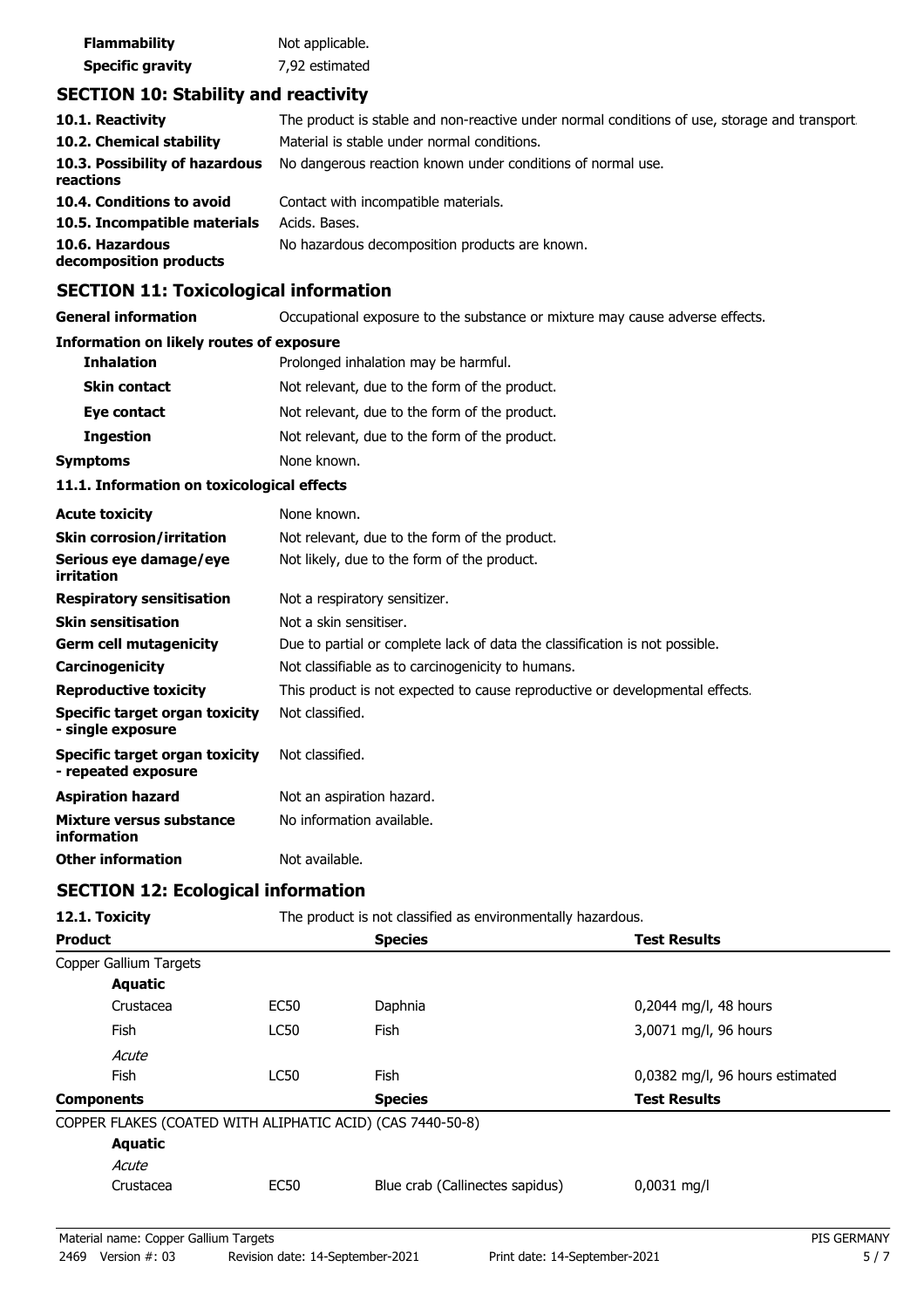| <b>Components</b> |      | <b>Species</b>                                                      | <b>Test Results</b> |
|-------------------|------|---------------------------------------------------------------------|---------------------|
| Fish              | LC50 | Fathead minnow (Pimephales promelas) 0,0219 - 0,0446 mg/l, 96 hours |                     |

\* Estimates for product may be based on additional component data not shown.

| 12.2. Persistence and<br>degradability                    |                                                                                                                                                                                            |  |
|-----------------------------------------------------------|--------------------------------------------------------------------------------------------------------------------------------------------------------------------------------------------|--|
| 12.3. Bioaccumulative<br>potential                        | No data available.                                                                                                                                                                         |  |
| <b>Partition coefficient</b><br>n-octanol/water (log Kow) | Not available.                                                                                                                                                                             |  |
| <b>Bioconcentration factor (BCF)</b>                      | Not available.                                                                                                                                                                             |  |
| 12.4. Mobility in soil                                    | No data available.                                                                                                                                                                         |  |
| 12.5. Results of PBT and<br><b>vPvB</b> assessment        | Not a PBT or vPvB substance or mixture.                                                                                                                                                    |  |
| 12.6. Other adverse effects                               | No other adverse environmental effects (e.g. ozone depletion, photochemical ozone creation<br>potential, endocrine disruption, global warming potential) are expected from this component. |  |

### **SECTION 13: Disposal considerations**

#### **13.1. Waste treatment methods**

| <b>Residual waste</b>                  | Whatever cannot be saved for recovery or recycling should be managed in an appropriate and<br>approved waste facility. Processing, use or contamination of this product may change the waste<br>management options. |  |
|----------------------------------------|---------------------------------------------------------------------------------------------------------------------------------------------------------------------------------------------------------------------|--|
| <b>Contaminated packaging</b>          | Since emptied containers may retain product residue, follow label warnings even after container is<br>emptied. Empty containers should be taken to an approved waste handling site for recycling or<br>disposal.    |  |
| EU waste code                          | The Waste code should be assigned in discussion between the user, the producer and the waste<br>disposal company.                                                                                                   |  |
| <b>Disposal</b><br>methods/information | Collect and reclaim or dispose in sealed containers at licensed waste disposal site.                                                                                                                                |  |
| <b>Special precautions</b>             | Dispose in accordance with all applicable regulations.                                                                                                                                                              |  |

### **SECTION 14: Transport information**

#### **ADR**

14.1. - 14.6.: Not regulated as dangerous goods.

#### **RID**

14.1. - 14.6.: Not regulated as dangerous goods.

#### **ADN**

14.1. - 14.6.: Not regulated as dangerous goods.

#### **IATA**

14.1. - 14.6.: Not regulated as dangerous goods.

#### **IMDG**

14.1. - 14.6.: Not regulated as dangerous goods.

### **SECTION 15: Regulatory information**

#### **15.1. Safety, health and environmental regulations/legislation specific for the substance or mixture**

#### **EU regulations**

**Regulation (EC) No. 1005/2009 on substances that deplete the ozone layer, Annex I and II, as amended** Not listed.

**Regulation (EU) 2019/1021 On persistent organic pollutants (recast), as amended**

Not listed.

**Regulation (EU) No. 649/2012 concerning the export and import of dangerous chemicals, Annex I, Part 1 as amended**

Not listed.

**Regulation (EU) No. 649/2012 concerning the export and import of dangerous chemicals, Annex I, Part 2 as amended**

Not listed.

**Regulation (EU) No. 649/2012 concerning the export and import of dangerous chemicals, Annex I, Part 3 as amended**

Not listed.